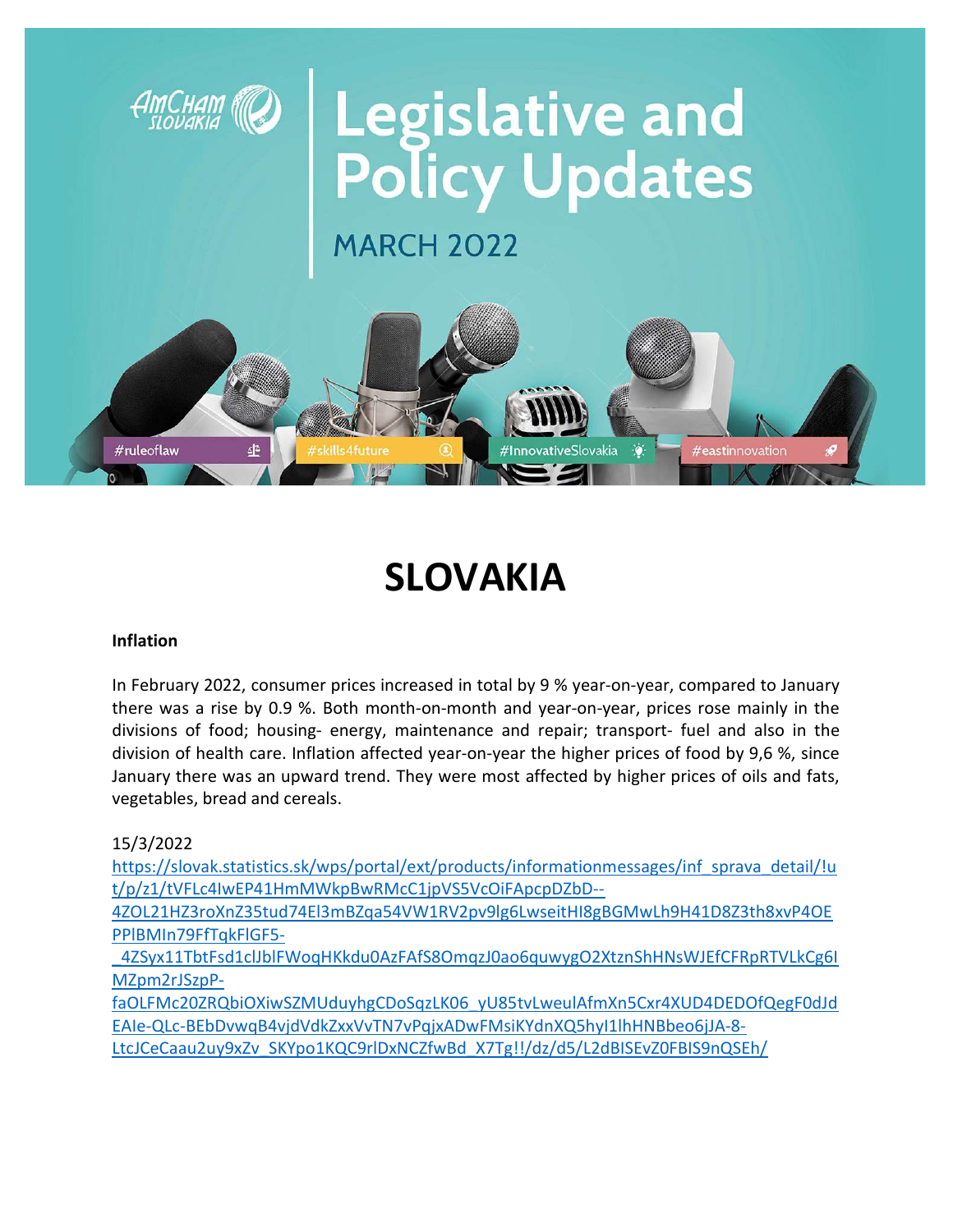#### NATO Enhanced Forward Presence

On 15 March, the Parliament approved NATO enhanced Forward Presence (eFP) in Slovakia, allowing the presence of up to 2,100 NATO soldiers, as one of the deterrence measures against potential Russian aggression. The NATO eFP unit is expected to consist of up to 600 Czech, 200 Dutch, 100 Polish and Slovenian, 400 American and 700 German soldiers. These numbers are related to the equipment that the soldiers will operate while taking care of the defense of Slovakia. The technology is meant to supplement selected deficiencies in the capabilities of the Slovak Armed Forces.

15/3/2022 https://newsnow.tasr.sk/policy/parliament-approves-nato-efp-in-slovakia/

#### Chemical and pharmaceutical industry

The chemical and pharmaceutical industry in Slovakia recovered from the consequences of the coronavirus crisis during 2021 and recorded a year-on-year increase in revenues, which increased from €8.349 billion in 2020 to €10.767 billion in 2021. Compared to 2019, last year's total revenues increased by 9 percent, which in nominal terms exceeded the performance of the industry two years ago; but their growth was mainly due to higher output prices, which reflected the increased input costs of the industry.

15/3/2022 https://spectator.sme.sk/c/22862049/slovakias-chemical-and-pharmaceuticalindustry-saw-revenues-grow-during-the-second-year-of-pandemic.html

#### Defense spending

According to the Ministry of Finance, Slovakia has fulfilled its commitment towards NATO to spend 2 % of its GDP regarding defense spending ahead of schedule, in 2020 and in 2021. NATO member states made a commitment at the 2014 summit in Wales to spend at least 2 % of their respective GDPs on defense by 2024. In the years that followed, however, Slovakia has had problems fulfilling this commitment, and lagged behind with the modernization of its armed forces. In 2021, the expenditure on defense reached €1,95 billion, which represented 2.1 percent of GDP for that year.

15/3/2022 https://spectator.sme.sk/c/22861494/slovakia-meets-nato-defence-spendingcommitment-for-first-time.html

#### Gross Domestic Product

The economy of the SR grew by 1.4 % in the  $4<sup>th</sup>$  quarter and by 3% for the whole year 2021, but the losses from the first year of the pandemic have not yet been erased. In the last three months of 2021, half of the 10 monitored sectors in the economy were already above the level of precovid performance, trade was the most successful. In total, for the whole year 2021, GDP lagged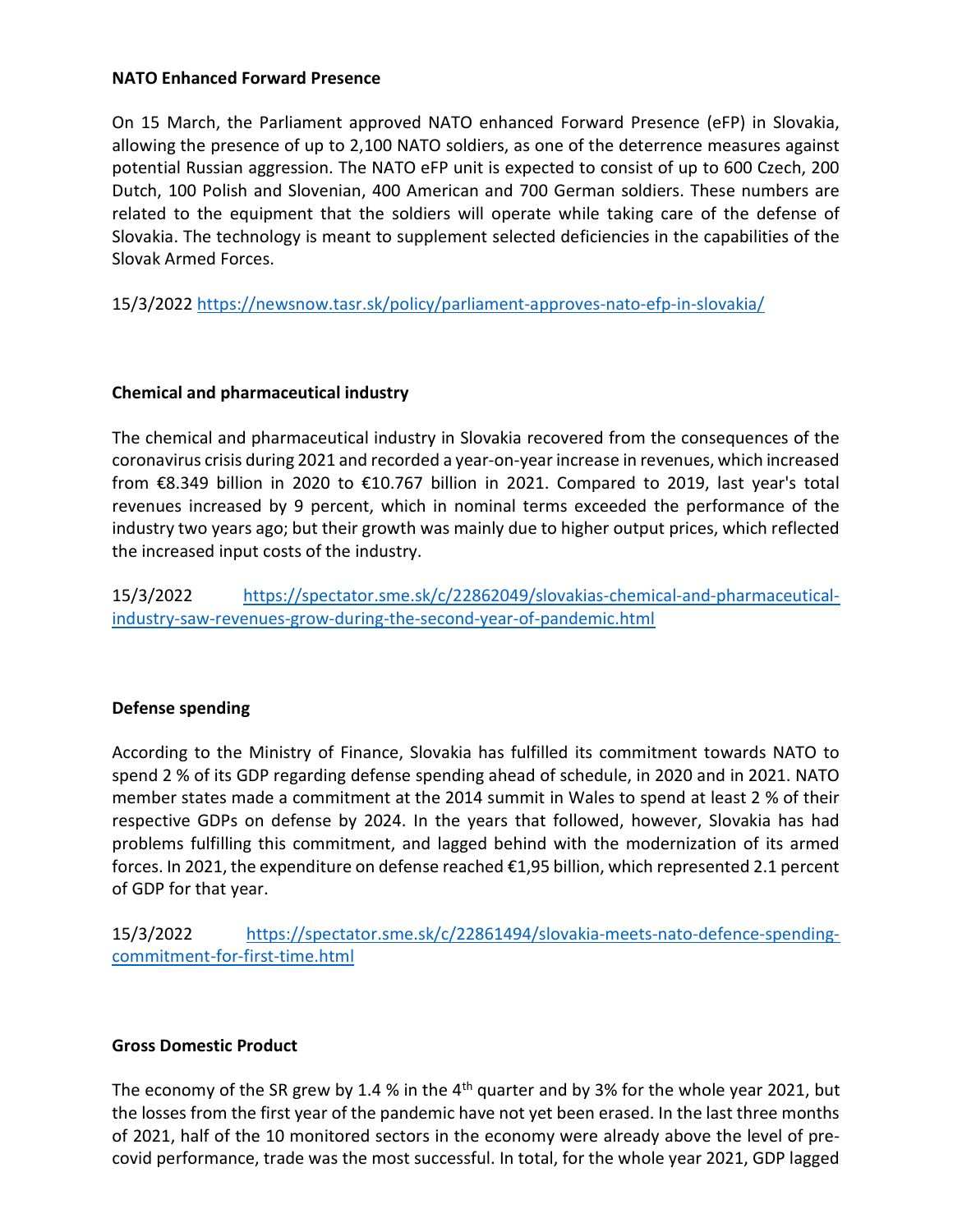behind the pre-pandemic values by 1.5 %, and performance of manufacturing industry was even lower, by up to 7.4 %.

## 8/3/2022

https://slovak.statistics.sk/wps/portal/ext/products/informationmessages/inf\_sprava\_detail/!u t/p/z1/tVHLbsIwEPwajsYbbMfOMSCahFJUoCnEl8pOnJJCHB5RKH\_fpOqlrUDqoXvZXWlmNbODJV 5jaVVTvKq6qKzatXsi3Zc5j8Rw6PgAwymBaHK\_nIWju0EQM7z6DhCzxRiiJ\_8xWEyoA5RheZv\_jCW Wqa339QYnlT6pDTIWFTZHalv3oB2qY9mqaaxBp\_1RNZceNCdTb9vuEUY5zRkyqR4g6qQKCa41Au Fq6mXa5Rl05\_dpkeGE5a4xWnnIiIwjyihFnmNaisMyBYS44MJPO7\_1dnbgSvkdX35CRoEfUj4FENO AQeSH8cKbEwI--QLcuJG0GvhVDQ7Hq6YwZxzb7jM7vPyjxRDwBMtCl\_1zWvahzwUHwrmgAq5jJAu8-LtcJB-G0xla\_Ne4\_V\_JLMv41KQC9rmD2NCZfIBPE66ng!!/dz/d5/L2dBISEvZ0FBIS9nQSEh/

## Construction sector

The Slovak construction sector is anticipating a significant hit as many of the Ukrainian workers it employs return to their home country. In addition, further increases in the prices of some building materials, especially steel and petroleum products, can be expected as a result of the war in Ukraine, industry watchers say. The Slovak Association of Construction Entrepreneurs assumes that this may concern as many as 5,000 – or half – of the Ukrainian citizens currently working in the construction sector in Slovakia.

4/3/2022 https://spectator.sme.sk/c/22853920/construction-industry-expects-to-lose-5000 ukrainian-workers-due-to-war.html

## Business Service Centers industry

The third largest industry sector in Slovakia no longer relies on the economic model of cheap labor. The Covid-19 pandemic has not hindered the growth of the sector, which went up 5.5 percent in terms of headcount in 2021. People from within the sector as well as market watchers see that as proof of the industry's adaptability and resilience. The BSC sector in Slovakia is composed of 65 companies employing almost 40,000 people or 1.5 % of the economically active population of Slovakia, generating about 4 % of the state budget's income.

1/3/2022 https://spectator.sme.sk/c/22833307/bscs-harness-slovakias-engineering-skillsinnovation-and-creativity.html

## Higher Education reform

Slovak universities are now emptier than they were 10 years ago. The coronavirus is not to blame in this case. Universities are losing students and the data shows that today, tens of thousands fewer students are studying at Slovak universities than a decade ago. Draft legislation aimed at overhauling the university system in Slovakia will do little to solve long-standing problems with higher education failing to produce graduates fit for the needs of the country's labor market,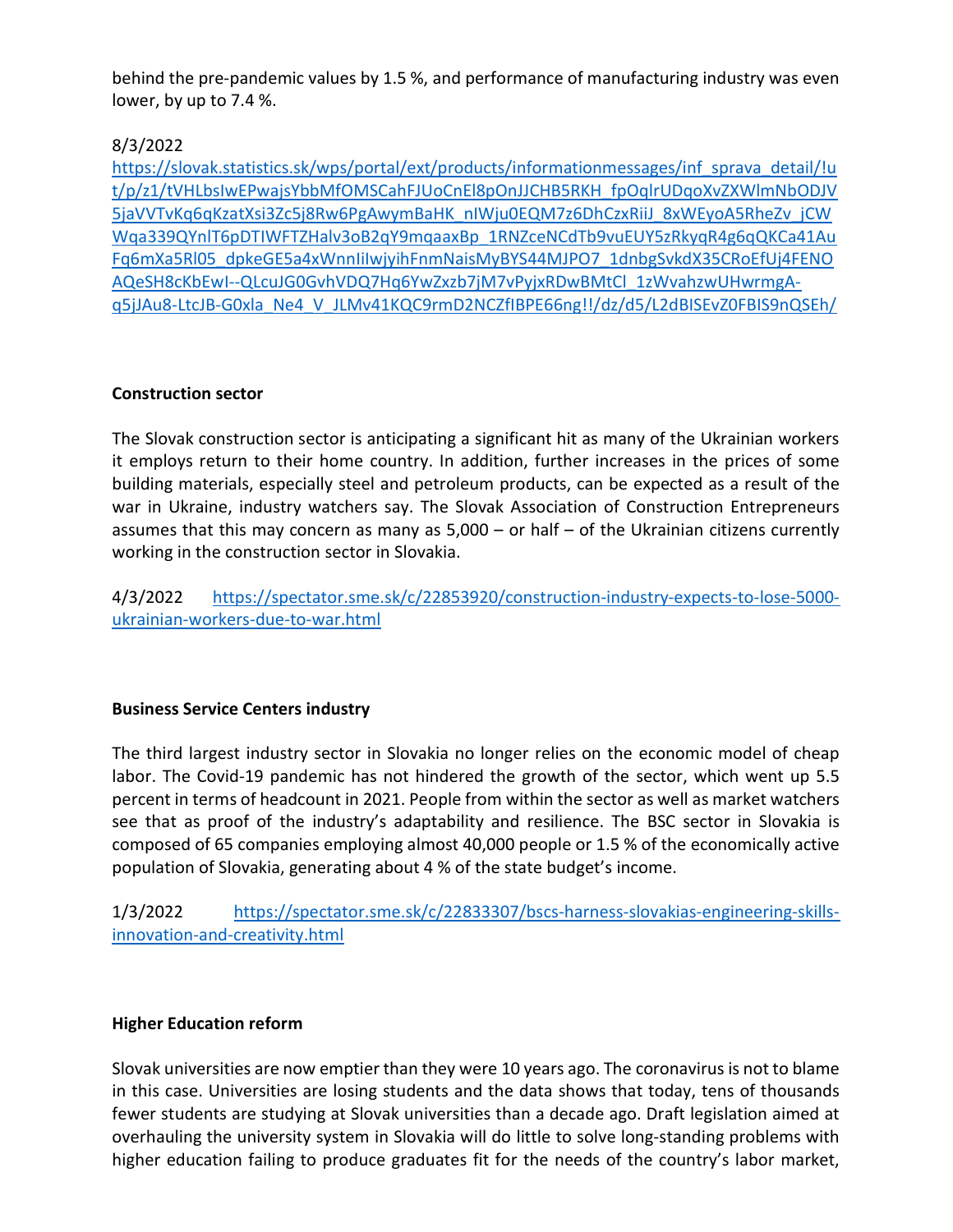employers have warned. For years, businesses have complained that many students graduate from universities without the skills to meet the needs of the labor market.

28/2/2022 https://spectator.sme.sk/c/22850500/business-focus-slovak-universities-are-losingstudents.html

#### Unemployment

According to the Central Labor Office, the unemployment rate in Slovakia went up slightly in January to reach 6.96 %, however, it was still under 7 % for a fourth consecutive month. The total number of jobseekers reached 187,951 in January, going up by 5,191 individuals m-o-m, and down by 25,930 y-o-y. A total of 75,798 job vacancies were available to jobseekers in January with the highest number of jobs available in Bratislava region (29.12 % of all jobs), and the lowest in Košice region (4.65 %).

18/2/2022 https://newsnow.tasr.sk/economy/unemployment-rate-slightly-grew-in-januarybut-is-still-under-7-percent/

## EUROPE & WORLD

#### European Values defended by Ukraine

Polish Prime Minister Mateusz Morawiecki, Czech counterpart Petr Fiala and Slovenia's Janez Jansa, who travelled by train to war-torn Kyiv, were the first foreign leaders to visit Ukraine's capital since Russia's invasion last month. The three EU leaders want to discretely convey details of the visit to their counterparts at next week's summit in Brussels. But the visit has also raised questions about the commitment of Europe and some particular leaders. Three EU leaders' trip to Kyiv was coordinated with European Commission President Ursula von der Leyen and European Council President Charles Michel, but an EU official said they did not have an official mandate from the EU.

16/3/2022 https://www.euractiv.com/section/politics/short\_news/real-european-valuesdefended-by-ukrainians-eu-leaders-say-in-kyiv/

#### EU Restrictive Measures

The European Commission welcomes agreement by the Council to adopt a fourth package of restrictive measures against Russia in response to its brutal aggression against Ukraine and its people. These sanctions will further contribute to ramping up economic pressure on the Kremlin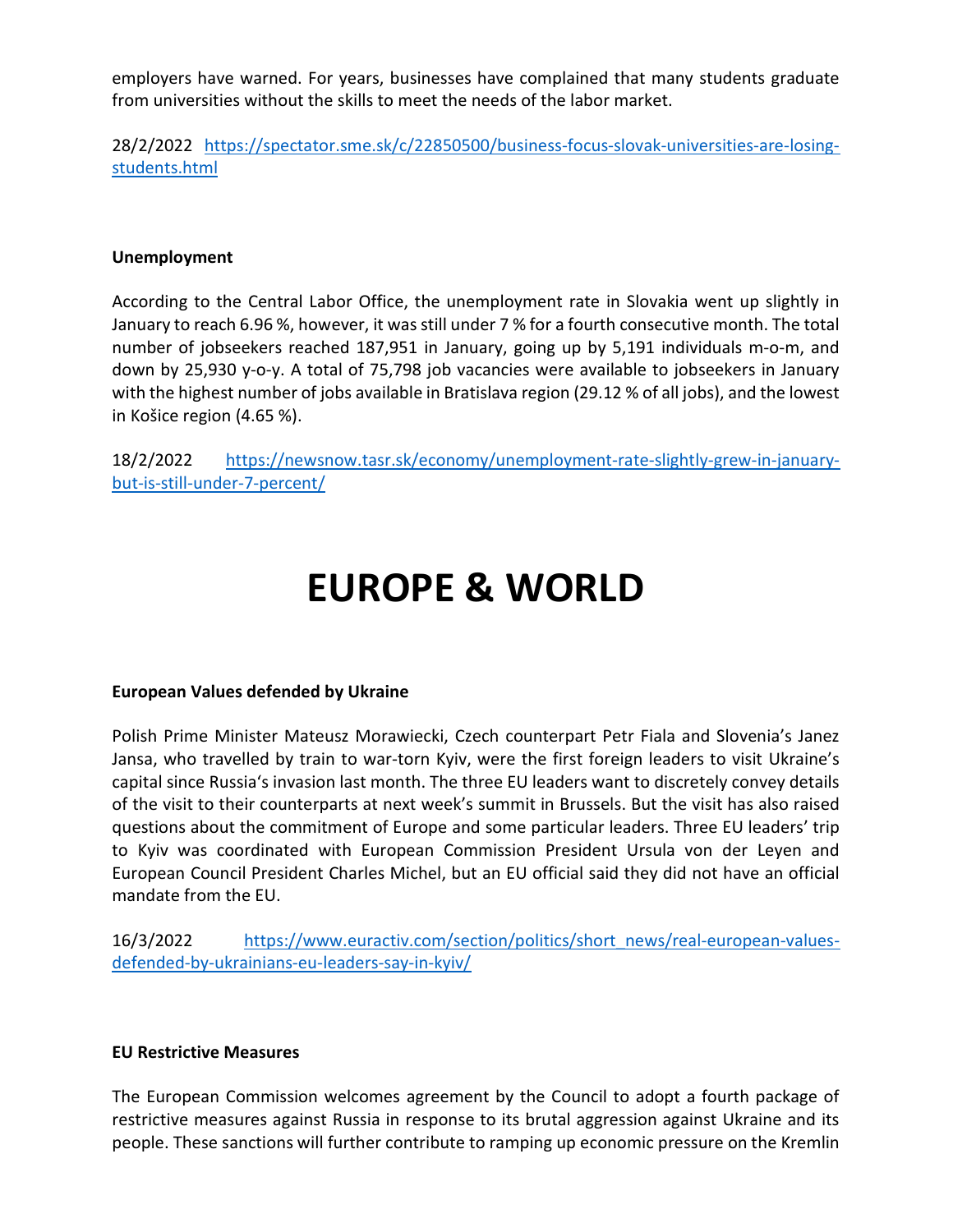and cripple its ability to finance its invasion of Ukraine. They have been coordinated with international partners, notably the United States.

15/3/2022 https://ec.europa.eu/commission/presscorner/detail/en/ip\_22\_1761

### Eurozone Fiscal Policy

Euro zone finance ministers agreed on 14 March to tighten fiscal policy a little next year after three years of pumping billions into the economy due to the coronavirus pandemic, but also to be ready with more cash should the war in Ukraine make it necessary. "The fundamentals of the euro area economy are strong, however, the uncertainty has increased significantly. The economic impact of Russia's war against Ukraine is yet to be determined and adds to risks stemming from ongoing supply chain problems, higher energy prices and inflation remaining elevated for longer than previously expected," the ministers said.

15/3/2022 https://www.euractiv.com/section/economy-jobs/news/euro-zone-ready-toreverse-planned-fiscal-policy-tightening-amid-ukraine-war/

#### Telework and the Right to Disconnect

The combined effects of digitalization and technological change, including Artificial Intelligence, are transforming the world of work. Largely due to the pandemic, teleworking has become common practice for many workers across many sectors. Follow EU Commissioner Schmit´s remarks on ways how the EU is going to reflect the trend of remote work in its legislation, as there are also potential drawbacks, including inadequate working conditions, excessive working hours and unpredictable work schedules.

15/3/2022 https://ec.europa.eu/commission/presscorner/detail/en/speech\_22\_1773

## Global Biodiversity as part of ESG

From 14 to 29 March, the EU is participating in resumed global biodiversity meetings to advance on the development of the post-2020 Global Biodiversity Framework – a new global accord to halt and reverse the loss of the planet's plants, animals and ecosystems. The talks in Geneva are the last official session for governments to negotiate on the once-in-a-decade global agreement before it arrives in Kunming, China, to be adopted at the UN Biodiversity Conference COP15 later in the year. The Framework will guide global action for nature and people, which is vital for tackling climate change and building a fairer, safer, healthier world for everyone, everywhere.

14/3/2022 https://ec.europa.eu/commission/presscorner/detail/en/ip\_22\_1747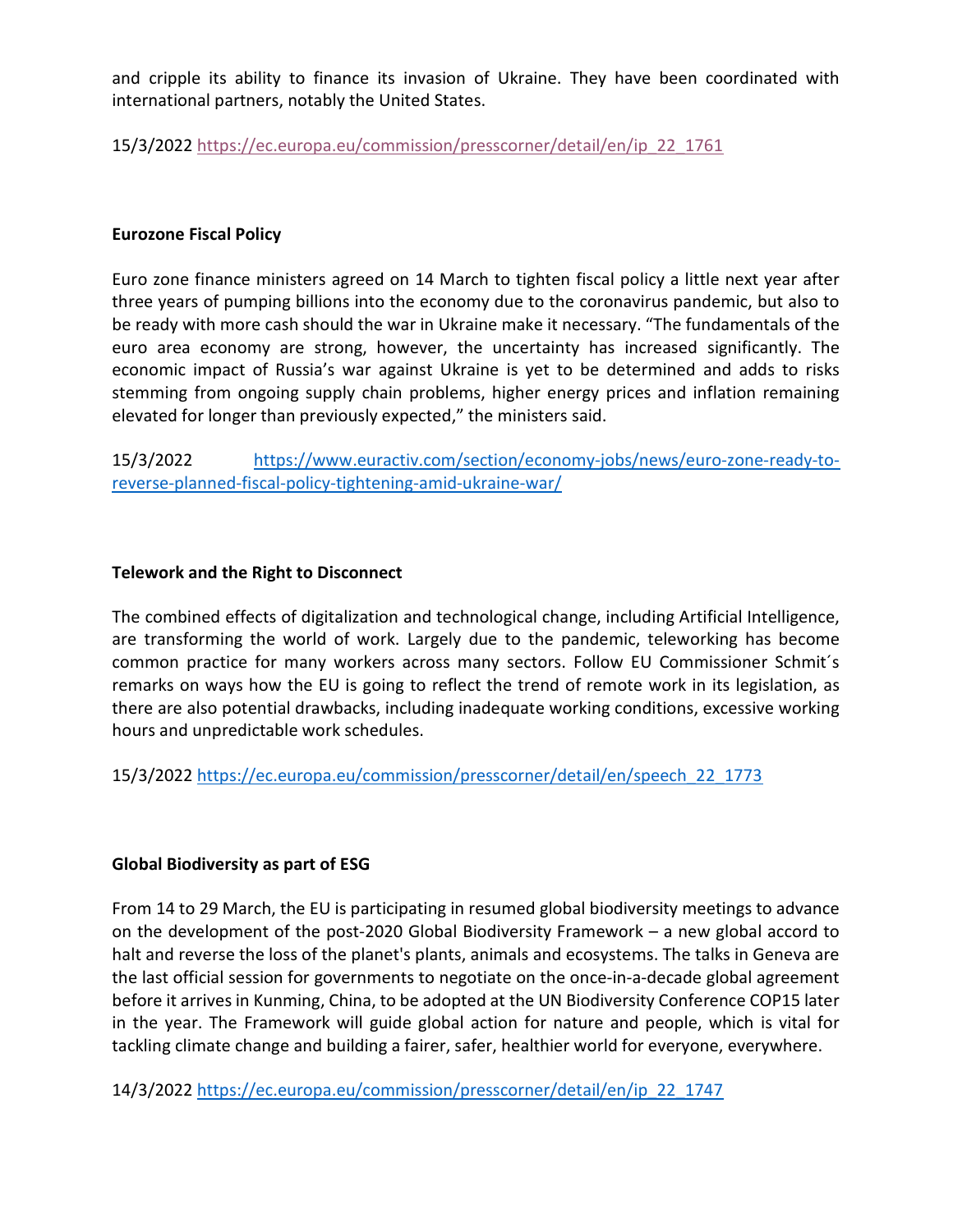#### EU sovereignty and resilience

On March 11 European leaders emphasized at the informal European Council meeting in Paris the need to make the European economy more resilient and less reliant on Russian imports, with French President Emmanuel Macron proposing Recovery Fund-style joint borrowing at the EU level. New common debt at the EU level could accelerate future European sovereignty and absorb the economic consequences of the break-up with Russia, Macron stressed. Emmanuel Macron said that the 27 countries were "unanimous" on the need for massive investments to achieve European sovereignty in all areas.

11/3/2022 https://www.euractiv.com/section/economy-jobs/news/france-plants-seed-forjoint-eu-borrowing-scheme-to-absorb-sanctions-effects/

## Council of Europe

Russia announced it would no longer participate in the Council of Europe (CoE), days after the pan-European human rights body suspended Moscow's rights of representation following the invasion of Ukraine. The Ministry of Foreign Affairs statement was published by the state-owned TASS news agency on 10 March and accused NATO and EU countries of "undermining" the European body.

10/3/2022 https://www.euractiv.com/section/global-europe/news/russia-leaves-council-ofeurope-avoiding-being-kicked-out/

## EU Environmental Objectives Until 2030

The EU will develop a binding framework to monitor and report on member states' progress towards phasing out fossil fuel subsidies and will set a deadline for ending fossil fuel subsidies in line with the ambition of limiting global warming to 1.5 degrees Celsius. On 10 March members of European Parliament endorsed the EU environment program until 2030, which aims to accelerate the EU's transition to a climate-neutral, clean, circular and wellbeing economy. The Parliament confirmed an agreement reached with the Council in December 2021 on the eighth General Union Environment Action Program to guide the EU's environmental policy to 2030 and align it with the European Green Deal.

10/3/2022 https://www.europarl.europa.eu/news/en/pressroom/20220304IPR24804/parliament-adopts-eu-environmental-objectives-until-2030

## EU care atlas

On the occasion of International Women's Day, the Foundation for European Progressive Studies and the Friedrich-Ebert-Stiftung launched the EU Care Atlas, a new interactive data map to help uncover what the statistics are often hiding: how care deficits directly feed into the gender